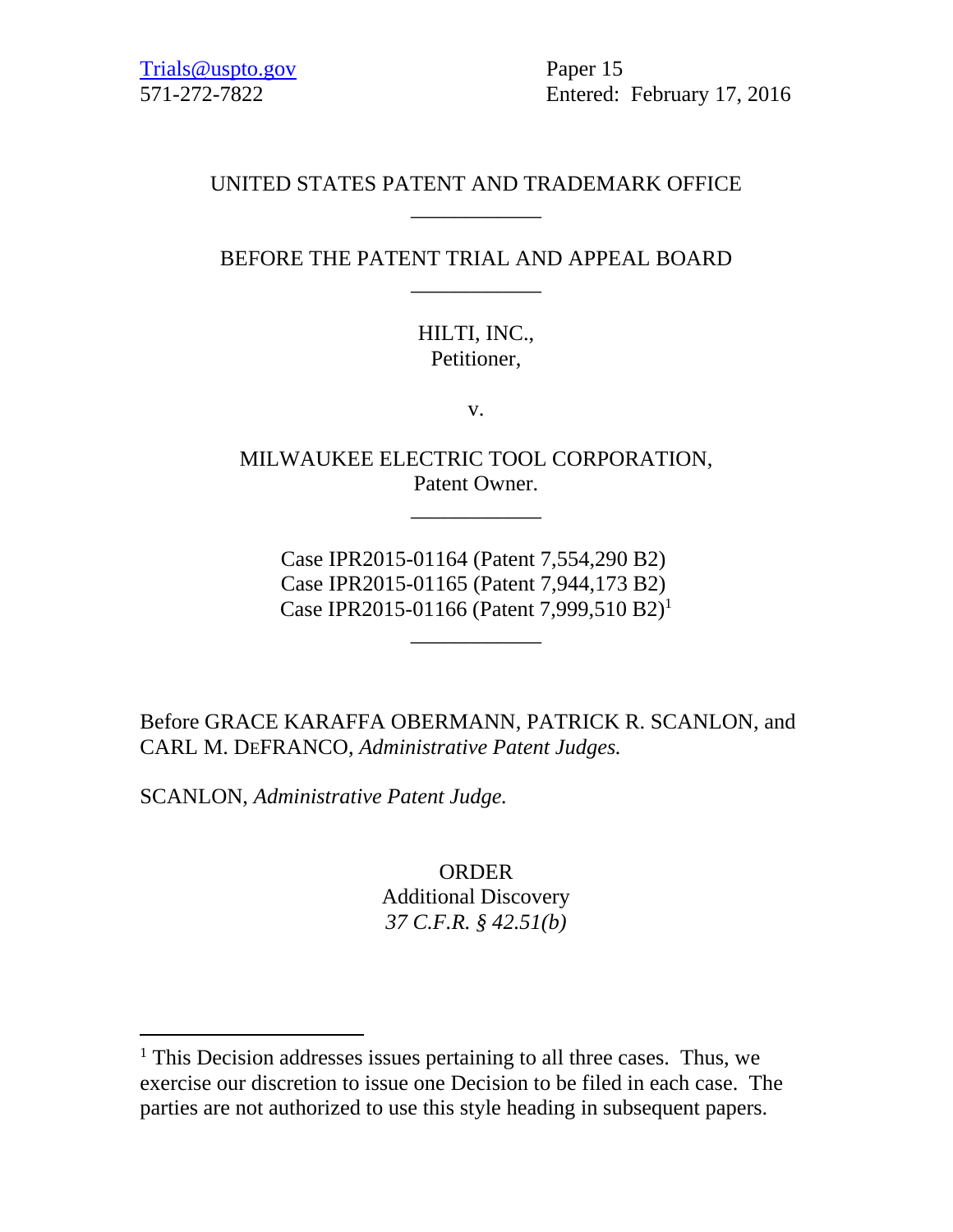A conference call in the above-captioned proceedings was held on February 8, 2016, including the panel and respective counsel for Petitioner, Hilti, Inc. ("Hilti"), and Patent Owner. Also participating in the conference call were counsel for Chervon North America, Inc. ("Chervon"), counsel for Positec Tool Corporation ("Positec"), and counsel for Snap-On Incorporated ("Snap-On"). Chervon and Positec are petitioners, together with Hilti, in related proceedings IPR2015-00595, IPR2015-00596, and IPR2015-00597. Snap-On is petitioner in related proceedings IPR2015-01242, IPR2015- 01243, and IPR2015-01244. Patent Owner requested the call seeking authorization to file one or more motions for additional discovery.

For convenience, we will refer to proceedings IPR2015-00595, IPR2015-00596, and IPR2015-00597 as the first set of proceedings, proceedings IPR2015-01164, IPR2015-01165, and IPR2015-01166 as the second set of proceedings, and proceedings IPR2015-01242, IPR2015- 01243, and IPR2015-01244 as the third set of proceedings.

During the call, Patent Owner indicated that, in the first set of proceedings, the Board ordered additional discovery of a limited number of documents from Chervon and Hilti. Patent Owner indicated that it now seeks discovery of the same Chervon documents in the second and third sets of proceedings and the same Hilti documents in the third set of proceedings. Patent Owner indicated that Hilti has agreed to produce its documents in the second set of proceedings, in which it is the petitioner. In addition, Patent Owner indicated that it seeks discovery of a number of Snap-On documents in the second and third sets of proceedings. Patent Owner represented that, based on input from its litigation counsel, these Snap-On documents contain information relevant to the issue of secondary considerations of obviousness.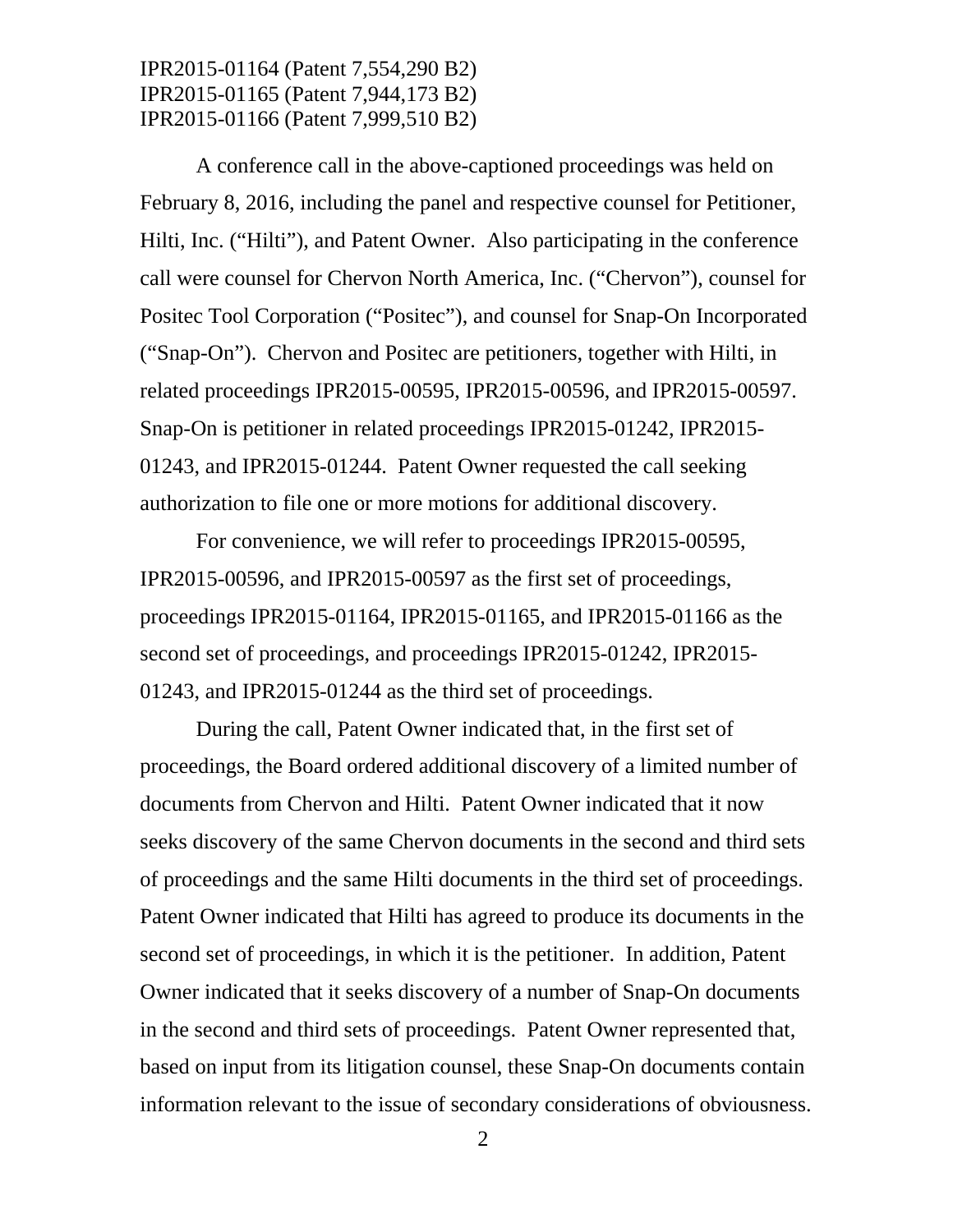Chervon opposed Patent Owner's request, arguing that because it is not a party in the second and third sets of proceedings, it should not be compelled to submit documents in these proceedings absent a subpoena. Hilti confirmed that it has reached agreement with Patent Owner regarding producing its documents in the second set of proceedings, but opposed Patent Owner's request with respect to the third set of proceedings for reasons similar to those raised by Chervon. Snap-On also opposed Patent Owner's request, arguing against the relevancy of its documents.

With respect to the instant proceedings (i.e., the second set of proceedings), the panel authorized Patent Owner to file a 7-page motion for additional discovery. This motion is limited to the Chervon documents produced in the first set of cases and the Snap-On documents described by Patent Owner during the conference call. We also authorized Hilti, Petitioner in the instant proceedings, to file a 7-page opposition. Furthermore, because Patent Owner's request involves their documents, we authorized both Chervon and Snap-On to file 7-page oppositions. In order to file their papers, as non-parties to the instant proceedings, Chervon and Snap-On must send the papers in PDF format by email to trials@uspto.gov, copying all parties in the email and indicating into which proceeding the paper is to be entered.

#### Accordingly, it is

ORDERED that Patent Owner is authorized to file a 7-page motion for additional discovery within two business days;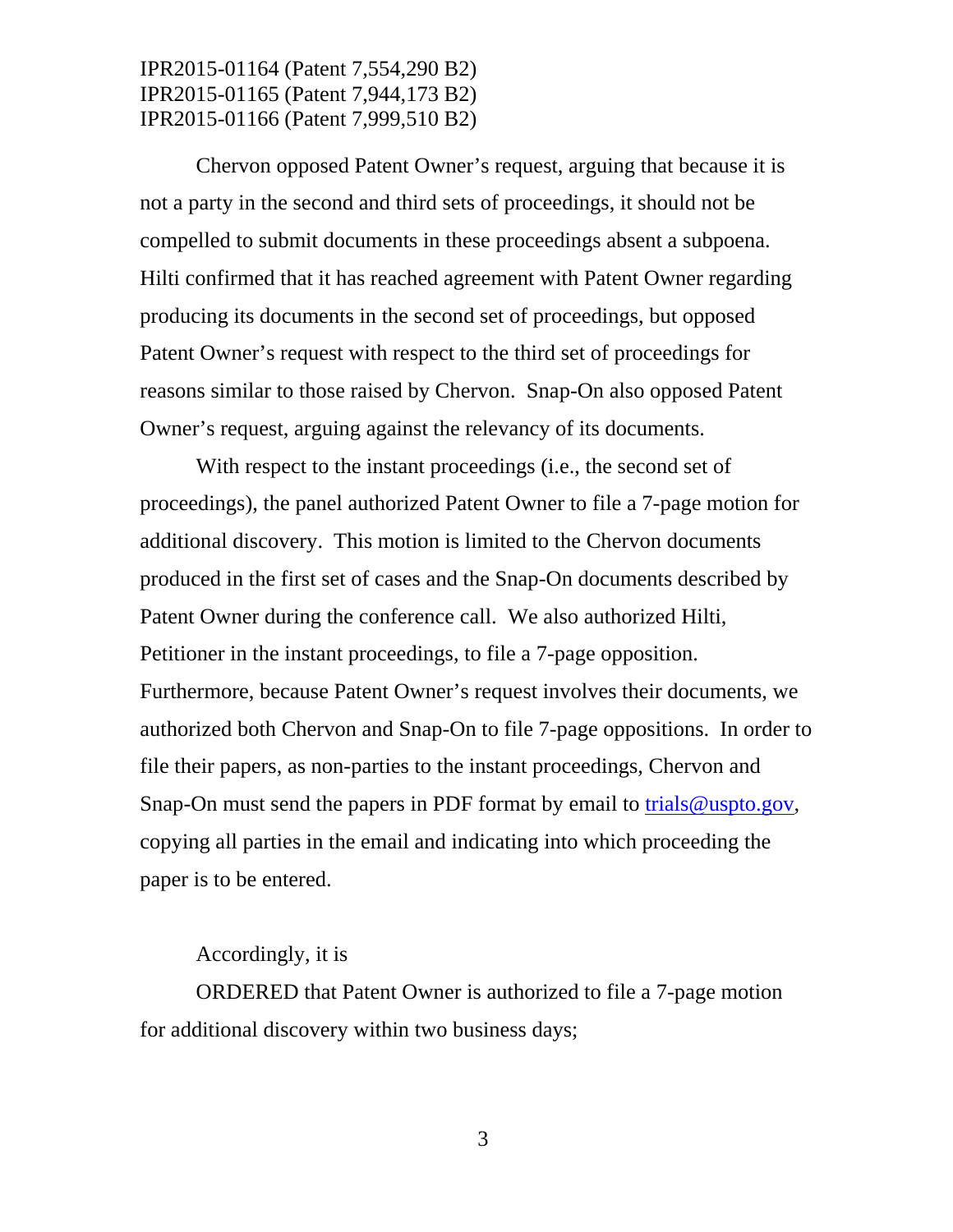FURTHER ORDERED that Petitioner is authorized to file a 7-page opposition within five business days from the date that Patent Owner files its motion for additional discovery;

FURTHER ORDERED that Chervon is authorized to file a 7-page opposition within five business days from the date that Patent Owner files its motion for additional discovery; and

FURTHER ORDERED that Snap-On is authorized to file a 7-page opposition within five business days from the date that Patent Owner files its motion for additional discovery.